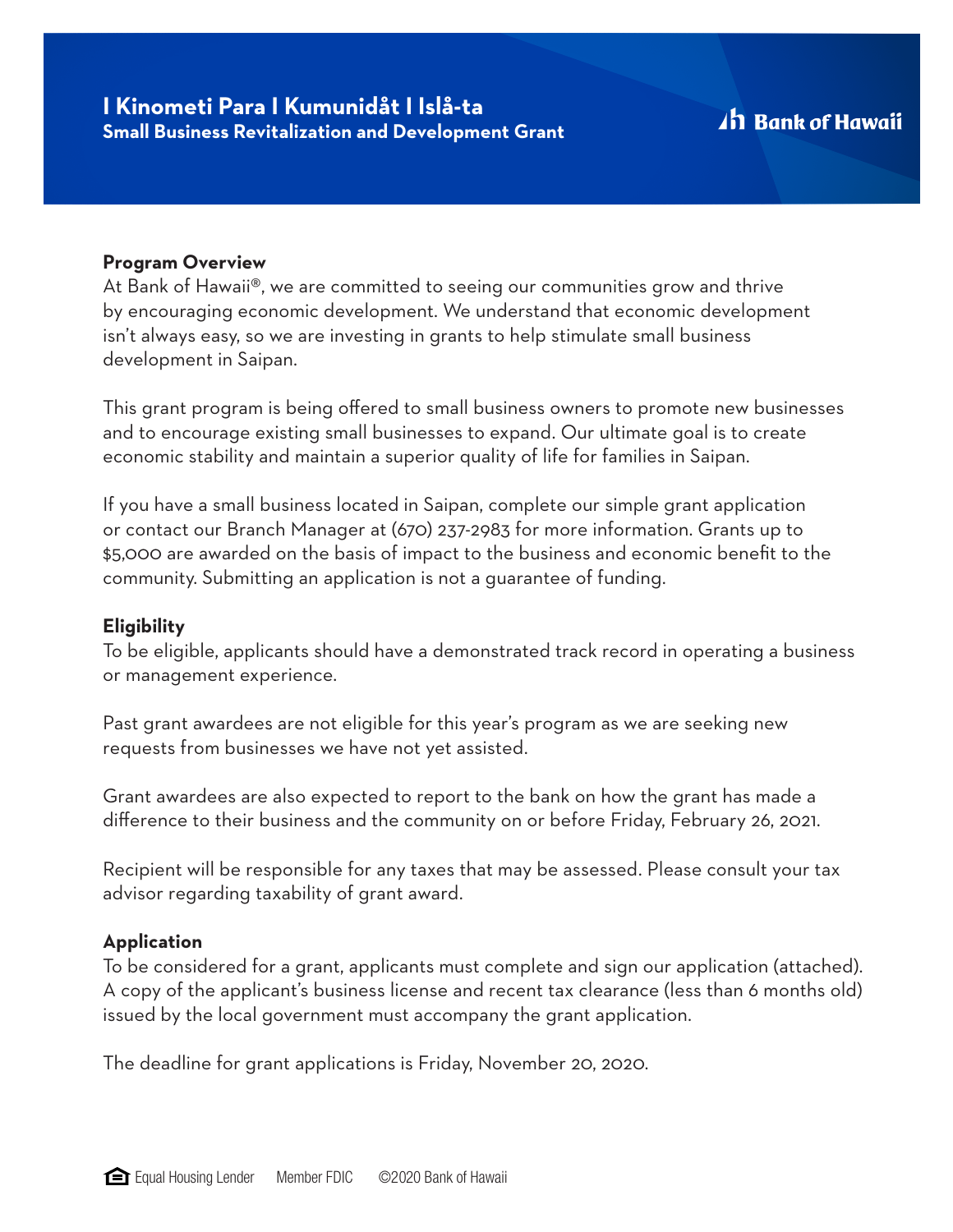The I Kinometi Para I Kumunidåt I Islå-ta Grant from Bank of Hawaii® is awarded to projects that will foster small business development and economic activity within Saipan.

#### **To be eligible for a grant, applicants must:**

1) Fill out the following form: Please type or print clearly. Be sure to fill in each blank and answer each question.

If not applicable, mark N/A and explain. Attach additional sheets if necessary. The application must be signed to be considered.

- 2) Have a specific project and grant amount in mind.
- 3) Agree, if selected as an awardee, to report to the Bank on how funds benefited their business and the community on or before Friday, February 26, 2021.

Applications must be received by Bank of Hawaii by Friday, November 20, 2020. Submitting an application is not a guarantee of funding.

| Applicant/Business Name(s):     |        | Contact Person(s): |                                                                                           |
|---------------------------------|--------|--------------------|-------------------------------------------------------------------------------------------|
| Address:                        |        |                    | the control of the control of the control of the control of the control of the control of |
| Phone:                          | Email: |                    | <b>Business Website:</b>                                                                  |
| Briefly describe your business. |        |                    |                                                                                           |
|                                 |        |                    |                                                                                           |
|                                 |        |                    |                                                                                           |

Briefly describe your project.